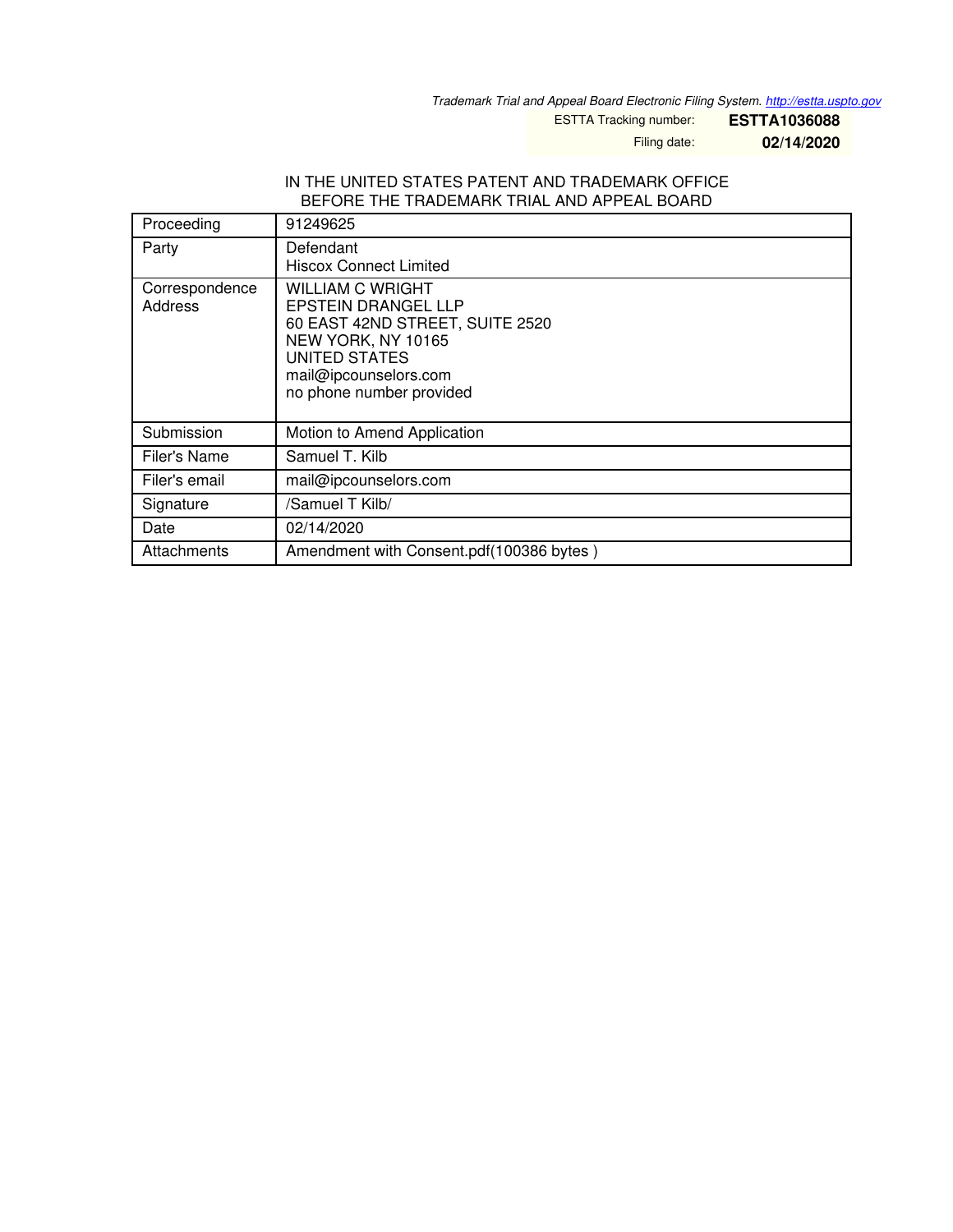William C. Wright EPSTEIN DRANGEL LLP 60 East 42nd Street, Suite 2520 New York, NY 10165 Tel: 212-292-5390 Fax: 212-292-5391 E-Mail: mail@ipcounselors.com *Attorney for Applicant* 

# **IN THE UNITED STATES PATENT AND TRADEMARK OFFICE BEFORE THE TRADEMARK TRIAL AND APPEAL BOARD**

Ever Onward Inc., *Opposer,*

v.

**Opposition No. 91249625 App. Ser. No. 88070094 Trademark: EVER ONWARDS** 

Hiscox Connect Limited, *Applicant.*

# **AMENDMENT OF APPLICATION WITH CONSENT**

Applicant Hiscox Connect Limited hereby amends the identification of services in U.S.

Trademark Application Ser. No. 88070094 in Class 41 as follows (additions in **bold**, deletions in

red strikethrough):

Education services, namely, providing of training in the field of insurance; business training **in the field of insurance**; training for personnel, team and organisational development; arranging and conducting of classes, courses, training programmes, tuition, events, conferences, workshops, seminars, lectures, talks and presentations in the field of insurance; entertainment services, namely, organizing sporting and cultural activities; book publishing services; online publication of publications, namely, reports, pamphlets, brochures, periodicals, magazines, newsletters and books in the field of insurance; online publication of educational publications namely, reports, pamphlets, brochures, periodicals, magazines, newsletters and books in the field of insurance; consultancy, advisory and information services relating to any of the aforesaid services **in the field of insurance**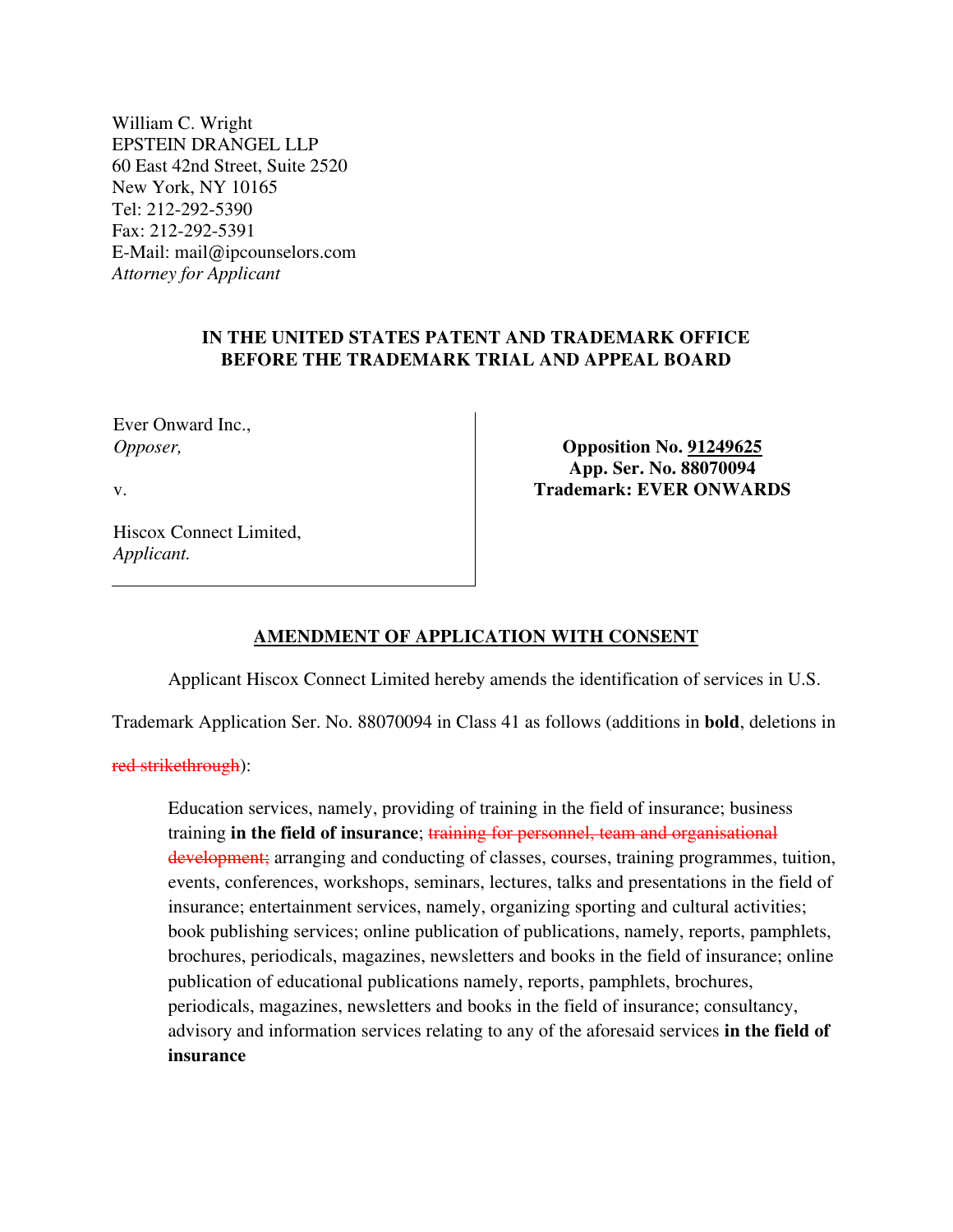For the avoidance of doubt, the new identification of services in Class 41 shall read as follows:

Education services, namely, providing of training in the field of insurance; business training in the field of insurance; arranging and conducting of classes, courses, training programmes, tuition, events, conferences, workshops, seminars, lectures, talks and presentations in the field of insurance; entertainment services, namely, organizing sporting and cultural activities; book publishing services; online publication of publications, namely, reports, pamphlets, brochures, periodicals, magazines, newsletters and books in the field of insurance; online publication of educational publications namely, reports, pamphlets, brochures, periodicals, magazines, newsletters and books in the field of insurance; consultancy, advisory and information services relating to any of the aforesaid services in the field of insurance

As indicated by the signature of Opposer Ever Onward Inc.'s counsel below, Opposer consents

to this amendment.

#### **EPSTEIN DRANGEL, LLP**

By: / William C. Wright / William C. Wright 60 East 42nd Street, Suite 2520 New York, New York 10165 Phone: (212) 292-5390 Fax: (212) 292-5391 *Attorney for Applicant* 

Dated: February 12, 2020

## **SPERRY IP LAW LLC DBA VIVID IP**

By: / Marcy L. Sperry / Marcy L Sperry, Esq. 3550 Lenox Rd NE 21st Floor Atlanta, GA 30326 Phone: (404)-474-1600 *Attorney for Opposer* 

Dated: February 14, 2020